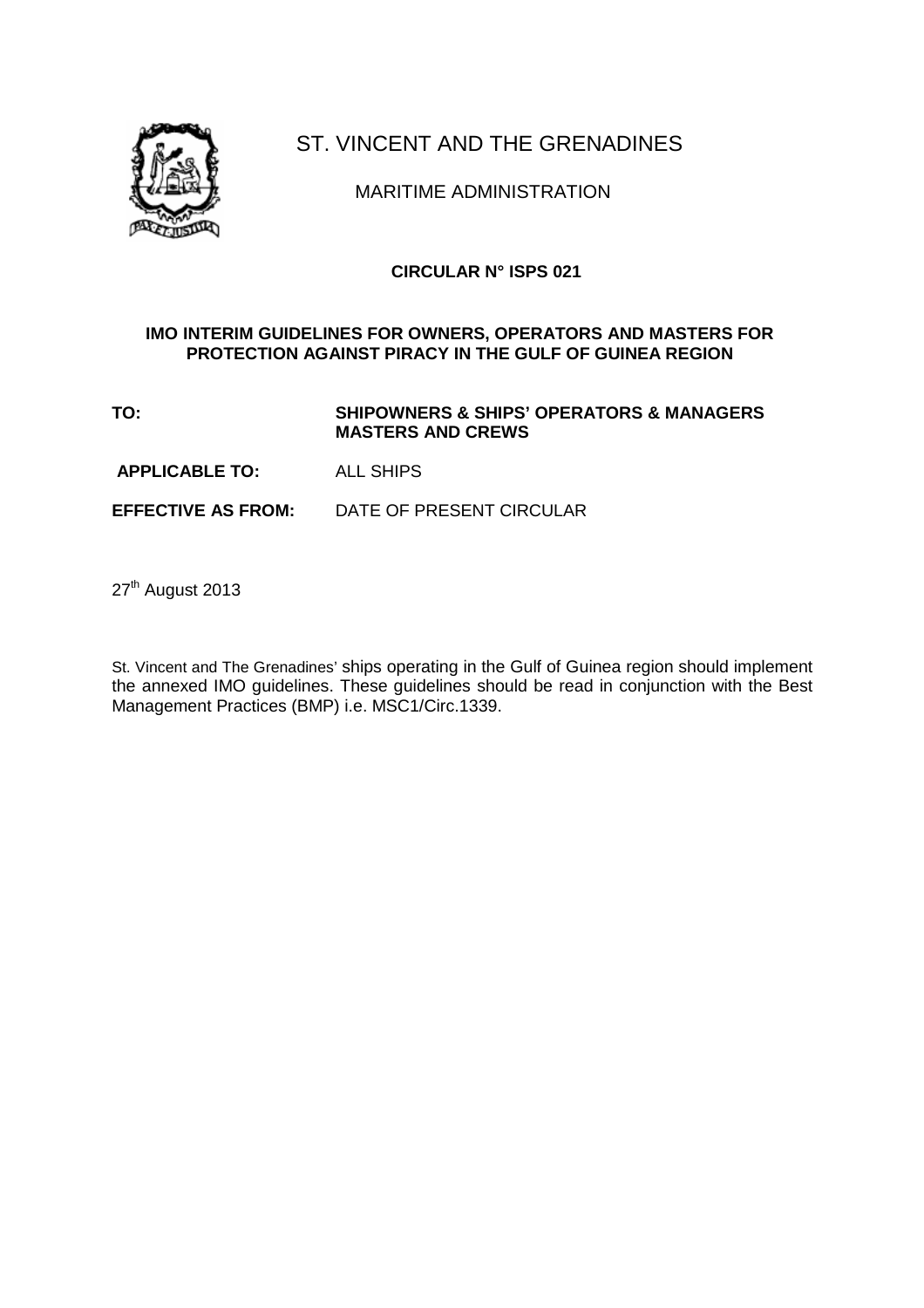

Circular letter No.3394 15 August 2013

### To: All IMO Members United Nations and Specialized Agencies Intergovernmental Organizations Non-Governmental Organizations in Consultative Status

#### Subject: **Interim Guidelines for Owners, Operators and Masters for protection against piracy in the Gulf of Guinea region**

1 The Maritime Safety Committee, at its ninety-second session (12 to 21 June 2013), recognized the gravity of the issue of piracy and armed robbery against ships in the Gulf of Guinea and the extreme violence exhibited, and expressed its deep concern for, and condemnation of, such activities.

2 The Committee called upon flag States whose ships are operating in the area to reinforce the need for the full implementation of the current recommendations to Governments and guidance to shipowners and ship operators, shipmasters and crews on preventing and suppressing acts of piracy and armed robbery against ships<sup>\*</sup> and other guidelines developed by the Organization and the industry.

3 Such other guidance includes the newly developed Interim Guidelines for Owners, Operators and Masters for protection against piracy and armed robbery in the Gulf of Guinea region (the Interim Guidelines), developed by the International Chamber of Shipping (ICS), BIMCO, the International Association of Independent Tanker Owners (INTERTANKO) and the International Association of Dry Cargo Shipowners (INTERCARGO) and are supported by NATO Shipping Centre. The Committee agreed to promulgate details of the Interim Guidelines and instructed the Secretariat to do so.

4 The Committee recognized that the Interim Guidelines should be read in conjunction with the Best Management Practices (BMP), adopted and circulated by the Committee as MSC.1/Circ.1339, and the other IMO guidance mentioned above.

5 Member Governments are invited to consider the Interim Guidelines and advise owners, operators and managers of ships entitled to fly their flag, as well as the shipboard personnel employed or engaged on such ships, to act accordingly.

MSC.1/Circ.1333 on Recommendations to Governments for preventing and suppressing piracy and armed robbery against ships, and MSC.1/Circ.1334 on *Guidance to shipowners and ship operators, shipmasters and crews on preventing and suppressing acts of piracy and armed robbery against ships*, or revisions thereto.